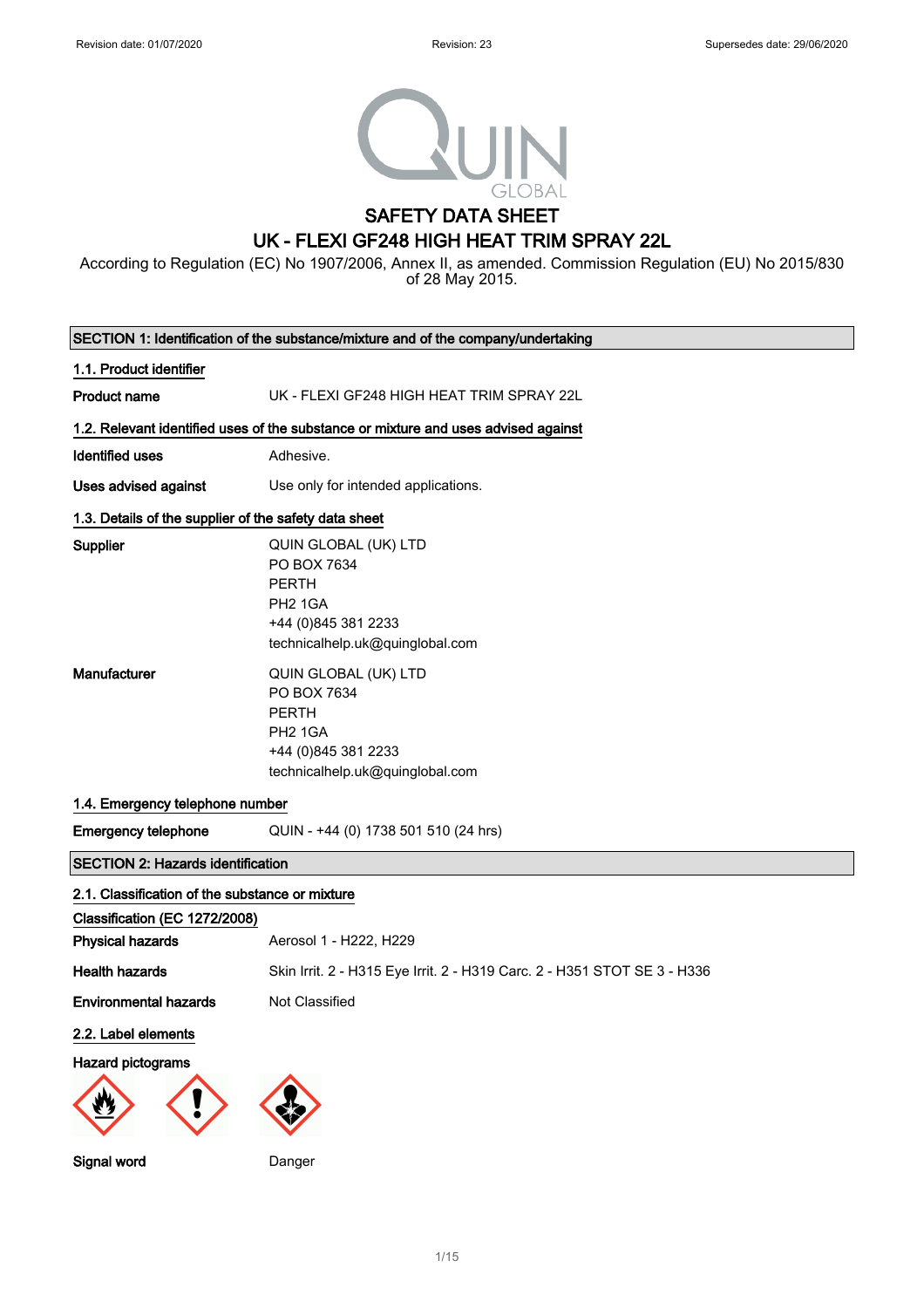| <b>Hazard statements</b>                  | H222 Extremely flammable aerosol.<br>H229 Pressurised container: may burst if heated.<br>H315 Causes skin irritation.<br>H319 Causes serious eye irritation.<br>H351 Suspected of causing cancer.<br>H336 May cause drowsiness or dizziness.                                                                                                                                                                                                                                                                                                                                                                                                                                                                                                                                                                                                                                                                                                                                                                                                     |
|-------------------------------------------|--------------------------------------------------------------------------------------------------------------------------------------------------------------------------------------------------------------------------------------------------------------------------------------------------------------------------------------------------------------------------------------------------------------------------------------------------------------------------------------------------------------------------------------------------------------------------------------------------------------------------------------------------------------------------------------------------------------------------------------------------------------------------------------------------------------------------------------------------------------------------------------------------------------------------------------------------------------------------------------------------------------------------------------------------|
| <b>Additional information</b>             | For professional users only.                                                                                                                                                                                                                                                                                                                                                                                                                                                                                                                                                                                                                                                                                                                                                                                                                                                                                                                                                                                                                     |
| <b>Precautionary statements</b>           | P210 Keep away from heat, hot surfaces, sparks, open flames and other ignition sources. No<br>smoking.<br>P211 Do not spray on an open flame or other ignition source.<br>P251 Do not pierce or burn, even after use.<br>P271 Use only outdoors or in a well-ventilated area.<br>P280 Wear protective gloves/ protective clothing/ eye protection/ face protection.<br>P410+P412 Protect from sunlight. Do not expose to temperatures exceeding 50°C/122°F.<br>P501 Dispose of contents/ container in accordance with national regulations.                                                                                                                                                                                                                                                                                                                                                                                                                                                                                                      |
| Contains                                  | <b>DICHLOROMETHANE</b>                                                                                                                                                                                                                                                                                                                                                                                                                                                                                                                                                                                                                                                                                                                                                                                                                                                                                                                                                                                                                           |
| Supplementary precautionary<br>statements | P201 Obtain special instructions before use.<br>P202 Do not handle until all safety precautions have been read and understood.<br>P261 Avoid breathing spray.<br>P264 Wash contaminated skin thoroughly after handling.<br>P302+P352 IF ON SKIN: Wash with plenty of water.<br>P304+P340 IF INHALED: Remove person to fresh air and keep comfortable for breathing.<br>P305+P351+P338 IF IN EYES: Rinse cautiously with water for several minutes. Remove<br>contact lenses, if present and easy to do. Continue rinsing.<br>P308+P313 IF exposed or concerned: Get medical advice/attention.<br>P312 Call a POISON CENTRE/doctor if you feel unwell.<br>P321 Specific treatment (see medical advice on this label).<br>P332+P313 If skin irritation occurs: Get medical advice/ attention.<br>P337+P313 If eye irritation persists: Get medical advice/ attention.<br>P362+P364 Take off contaminated clothing and wash it before reuse.<br>P403+P233 Store in a well-ventilated place. Keep container tightly closed.<br>P405 Store locked up. |

## 2.3. Other hazards

This product does not contain any substances classified as PBT or vPvB.

## SECTION 3: Composition/information on ingredients

| 3.2. Mixtures                               |                      |                                                      |
|---------------------------------------------|----------------------|------------------------------------------------------|
| <b>DICHLOROMETHANE</b>                      |                      | 30-60%                                               |
| CAS number: 75-09-2                         | EC number: 200-838-9 | REACH registration number: 01-<br>2119480404-41-XXXX |
| Classification<br>Carc. 2 - H351            |                      |                                                      |
| propane                                     |                      | 10-25%                                               |
| CAS number: 74-98-6                         | EC number: 200-827-9 |                                                      |
| Classification<br>Press. Gas (Comp.) - H280 |                      |                                                      |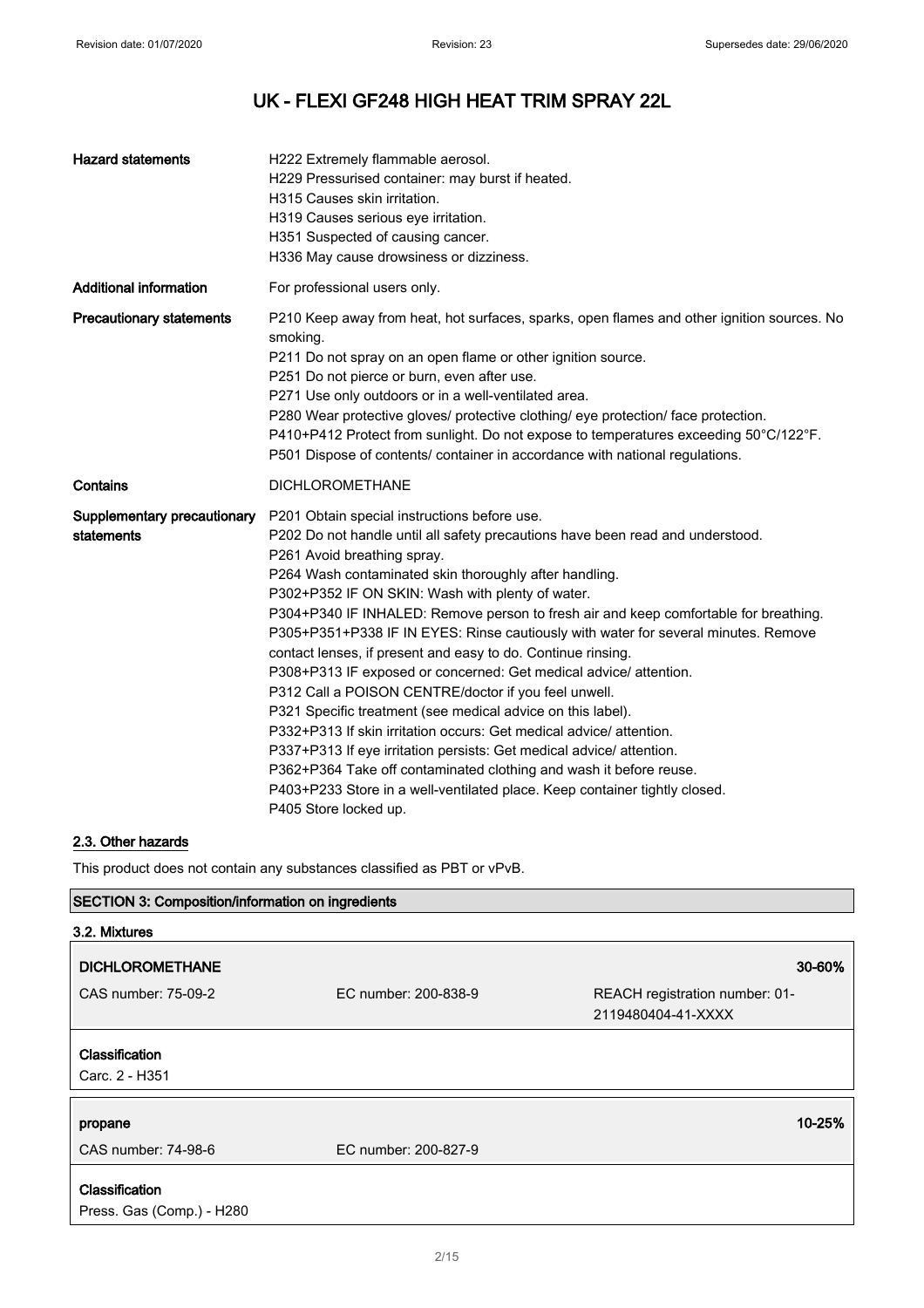| <b>BUTANE</b>                               | 10-25%                                                                                                                                                                                                                                                                                                                                                                                                                                                                                                                                                                                                                                                                |
|---------------------------------------------|-----------------------------------------------------------------------------------------------------------------------------------------------------------------------------------------------------------------------------------------------------------------------------------------------------------------------------------------------------------------------------------------------------------------------------------------------------------------------------------------------------------------------------------------------------------------------------------------------------------------------------------------------------------------------|
| CAS number: 106-97-8                        | EC number: 203-448-7                                                                                                                                                                                                                                                                                                                                                                                                                                                                                                                                                                                                                                                  |
| Classification<br>Press. Gas (Comp.) - H280 |                                                                                                                                                                                                                                                                                                                                                                                                                                                                                                                                                                                                                                                                       |
| <b>ISOBUTANE</b>                            | 5-10%                                                                                                                                                                                                                                                                                                                                                                                                                                                                                                                                                                                                                                                                 |
| CAS number: 75-28-5                         | EC number: 200-857-2                                                                                                                                                                                                                                                                                                                                                                                                                                                                                                                                                                                                                                                  |
| Classification<br>Press, Gas                |                                                                                                                                                                                                                                                                                                                                                                                                                                                                                                                                                                                                                                                                       |
|                                             | The full text for all hazard statements is displayed in Section 16.                                                                                                                                                                                                                                                                                                                                                                                                                                                                                                                                                                                                   |
| <b>SECTION 4: First aid measures</b>        |                                                                                                                                                                                                                                                                                                                                                                                                                                                                                                                                                                                                                                                                       |
| 4.1. Description of first aid measures      |                                                                                                                                                                                                                                                                                                                                                                                                                                                                                                                                                                                                                                                                       |
| General information                         | Get medical attention immediately. Show this Safety Data Sheet to the medical personnel.                                                                                                                                                                                                                                                                                                                                                                                                                                                                                                                                                                              |
| Inhalation                                  | Remove affected person from source of contamination. Move affected person to fresh air and<br>keep warm and at rest in a position comfortable for breathing. Maintain an open airway.<br>Loosen tight clothing such as collar, tie or belt. When breathing is difficult, properly trained<br>personnel may assist affected person by administering oxygen. Place unconscious person on<br>their side in the recovery position and ensure breathing can take place.                                                                                                                                                                                                    |
| Ingestion                                   | Rinse mouth thoroughly with water. Give plenty of water to drink. Stop if the affected person<br>feels sick as vomiting may be dangerous. Do not induce vomiting unless under the direction of<br>medical personnel. If vomiting occurs, the head should be kept low so that vomit does not<br>enter the lungs. Never give anything by mouth to an unconscious person. Move affected<br>person to fresh air and keep warm and at rest in a position comfortable for breathing. Place<br>unconscious person on their side in the recovery position and ensure breathing can take<br>place. Maintain an open airway. Loosen tight clothing such as collar, tie or belt. |
| <b>Skin contact</b>                         | Remove contamination with soap and water or recognised skin cleansing agent. Continue to<br>rinse for at least 15 minutes. If adhesive bonding occurs, do not force skin apart.                                                                                                                                                                                                                                                                                                                                                                                                                                                                                       |
| Eye contact                                 | Rinse immediately with plenty of water. Remove contact lenses, if present and easy to do.<br>Continue rinsing. Continue to rinse for at least 15 minutes and get medical attention. If<br>adhesive bonding occurs, do not force eyelids apart.                                                                                                                                                                                                                                                                                                                                                                                                                        |
| <b>Protection of first aiders</b>           | First aid personnel should wear appropriate protective equipment during any rescue. Wash<br>contaminated clothing thoroughly with water before removing it from the affected person, or<br>wear gloves. It may be dangerous for first aid personnel to carry out mouth-to-mouth<br>resuscitation.                                                                                                                                                                                                                                                                                                                                                                     |
|                                             | 4.2. Most important symptoms and effects, both acute and delayed                                                                                                                                                                                                                                                                                                                                                                                                                                                                                                                                                                                                      |
| <b>General information</b>                  | See Section 11 for additional information on health hazards. The severity of the symptoms<br>described will vary dependent on the concentration and the length of exposure.                                                                                                                                                                                                                                                                                                                                                                                                                                                                                           |
| Inhalation                                  | A single exposure may cause the following adverse effects: Headache. Nausea, vomiting.<br>Central nervous system depression. Drowsiness, dizziness, disorientation, vertigo. Narcotic<br>effect. During application and drying, solvent vapours will be emitted. Vapours in high<br>concentrations are narcotic. Prolonged or repeated exposure may cause the following<br>adverse effects: Suspected of causing cancer.                                                                                                                                                                                                                                              |
| Ingestion                                   | May cause stomach pain or vomiting. May cause drowsiness or dizziness. Prolonged or<br>repeated exposure may cause the following adverse effects: Suspected of causing cancer.                                                                                                                                                                                                                                                                                                                                                                                                                                                                                        |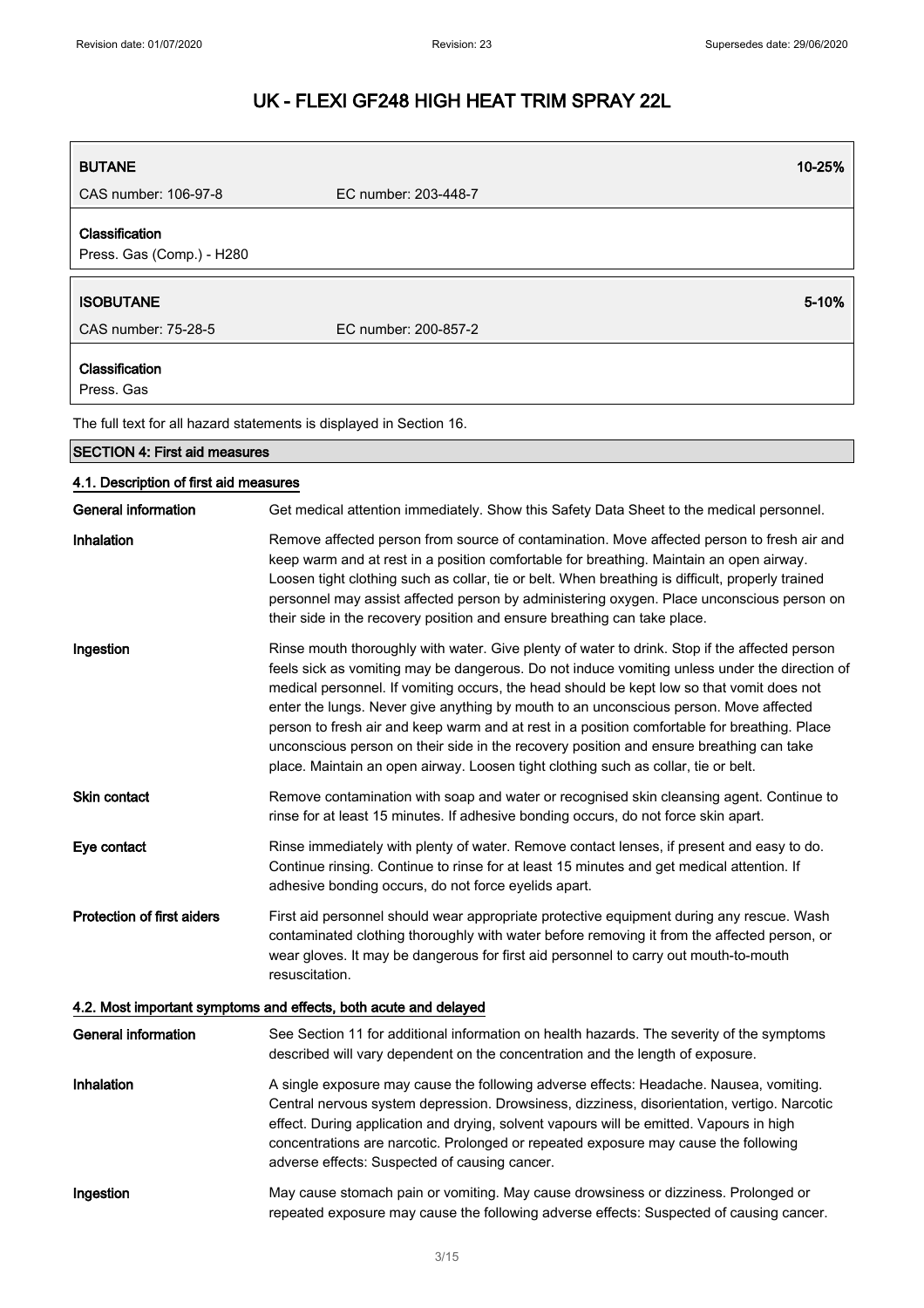| Skin contact                                               | Redness. Irritating to skin. Bonds skin and eyes in seconds. Prolonged or repeated exposure<br>may cause the following adverse effects: Suspected of causing cancer.                                                                                                                                                                                                                                                                                                                                                                                                                                                                                                                                                    |
|------------------------------------------------------------|-------------------------------------------------------------------------------------------------------------------------------------------------------------------------------------------------------------------------------------------------------------------------------------------------------------------------------------------------------------------------------------------------------------------------------------------------------------------------------------------------------------------------------------------------------------------------------------------------------------------------------------------------------------------------------------------------------------------------|
| Eye contact                                                | Irritating to eyes. Bonds skin and eyes in seconds.                                                                                                                                                                                                                                                                                                                                                                                                                                                                                                                                                                                                                                                                     |
|                                                            | 4.3. Indication of any immediate medical attention and special treatment needed                                                                                                                                                                                                                                                                                                                                                                                                                                                                                                                                                                                                                                         |
| Notes for the doctor                                       | Treat symptomatically.                                                                                                                                                                                                                                                                                                                                                                                                                                                                                                                                                                                                                                                                                                  |
| <b>SECTION 5: Firefighting measures</b>                    |                                                                                                                                                                                                                                                                                                                                                                                                                                                                                                                                                                                                                                                                                                                         |
| 5.1. Extinguishing media                                   |                                                                                                                                                                                                                                                                                                                                                                                                                                                                                                                                                                                                                                                                                                                         |
| Suitable extinguishing media                               | The product is flammable. Extinguish with alcohol-resistant foam, carbon dioxide, dry powder<br>or water fog. Use fire-extinguishing media suitable for the surrounding fire.                                                                                                                                                                                                                                                                                                                                                                                                                                                                                                                                           |
| Unsuitable extinguishing<br>media                          | Do not use water jet as an extinguisher, as this will spread the fire.                                                                                                                                                                                                                                                                                                                                                                                                                                                                                                                                                                                                                                                  |
| 5.2. Special hazards arising from the substance or mixture |                                                                                                                                                                                                                                                                                                                                                                                                                                                                                                                                                                                                                                                                                                                         |
| Specific hazards                                           | Containers can burst violently or explode when heated, due to excessive pressure build-up.<br>Bursting aerosol containers may be propelled from a fire at high speed. If aerosol cans are<br>ruptured, care should be taken due to the rapid escape of the pressurised contents and<br>propellant. Vapours may form explosive mixtures with air.                                                                                                                                                                                                                                                                                                                                                                        |
| <b>Hazardous combustion</b><br>products                    | Thermal decomposition or combustion products may include the following substances:<br>Carbon dioxide (CO2). Carbon monoxide (CO). Harmful gases or vapours.                                                                                                                                                                                                                                                                                                                                                                                                                                                                                                                                                             |
| 5.3. Advice for firefighters                               |                                                                                                                                                                                                                                                                                                                                                                                                                                                                                                                                                                                                                                                                                                                         |
| Protective actions during<br>firefighting                  | Avoid breathing fire gases or vapours. Evacuate area. Keep upwind to avoid inhalation of<br>gases, vapours, fumes and smoke. Cool containers exposed to heat with water spray and<br>remove them from the fire area if it can be done without risk. Cool containers exposed to<br>flames with water until well after the fire is out. If a leak or spill has not ignited, use water<br>spray to disperse vapours and protect men stopping the leak. Control run-off water by<br>containing and keeping it out of sewers and watercourses. If risk of water pollution occurs,<br>notify appropriate authorities.                                                                                                         |
| Special protective equipment<br>for firefighters           | Wear positive-pressure self-contained breathing apparatus (SCBA) and appropriate protective<br>clothing. Firefighter's clothing conforming to European standard EN469 (including helmets,<br>protective boots and gloves) will provide a basic level of protection for chemical incidents.                                                                                                                                                                                                                                                                                                                                                                                                                              |
| <b>SECTION 6: Accidental release measures</b>              |                                                                                                                                                                                                                                                                                                                                                                                                                                                                                                                                                                                                                                                                                                                         |
|                                                            | 6.1. Personal precautions, protective equipment and emergency procedures                                                                                                                                                                                                                                                                                                                                                                                                                                                                                                                                                                                                                                                |
| <b>Personal precautions</b>                                | No action shall be taken without appropriate training or involving any personal risk. Keep<br>unnecessary and unprotected personnel away from the spillage. Wear protective clothing as<br>described in Section 8 of this safety data sheet. Follow precautions for safe handling<br>described in this safety data sheet. Wash thoroughly after dealing with a spillage. Ensure<br>procedures and training for emergency decontamination and disposal are in place. Do not<br>touch or walk into spilled material. Evacuate area. Risk of explosion. Provide adequate<br>ventilation. No smoking, sparks, flames or other sources of ignition near spillage. Promptly<br>remove any clothing that becomes contaminated. |
| 6.2. Environmental precautions                             |                                                                                                                                                                                                                                                                                                                                                                                                                                                                                                                                                                                                                                                                                                                         |
| <b>Environmental precautions</b>                           | Collect and place in suitable waste disposal containers and seal securely. Large Spillages:<br>Inform the relevant authorities if environmental pollution occurs (sewers, waterways, soil or                                                                                                                                                                                                                                                                                                                                                                                                                                                                                                                            |

air).

## 6.3. Methods and material for containment and cleaning up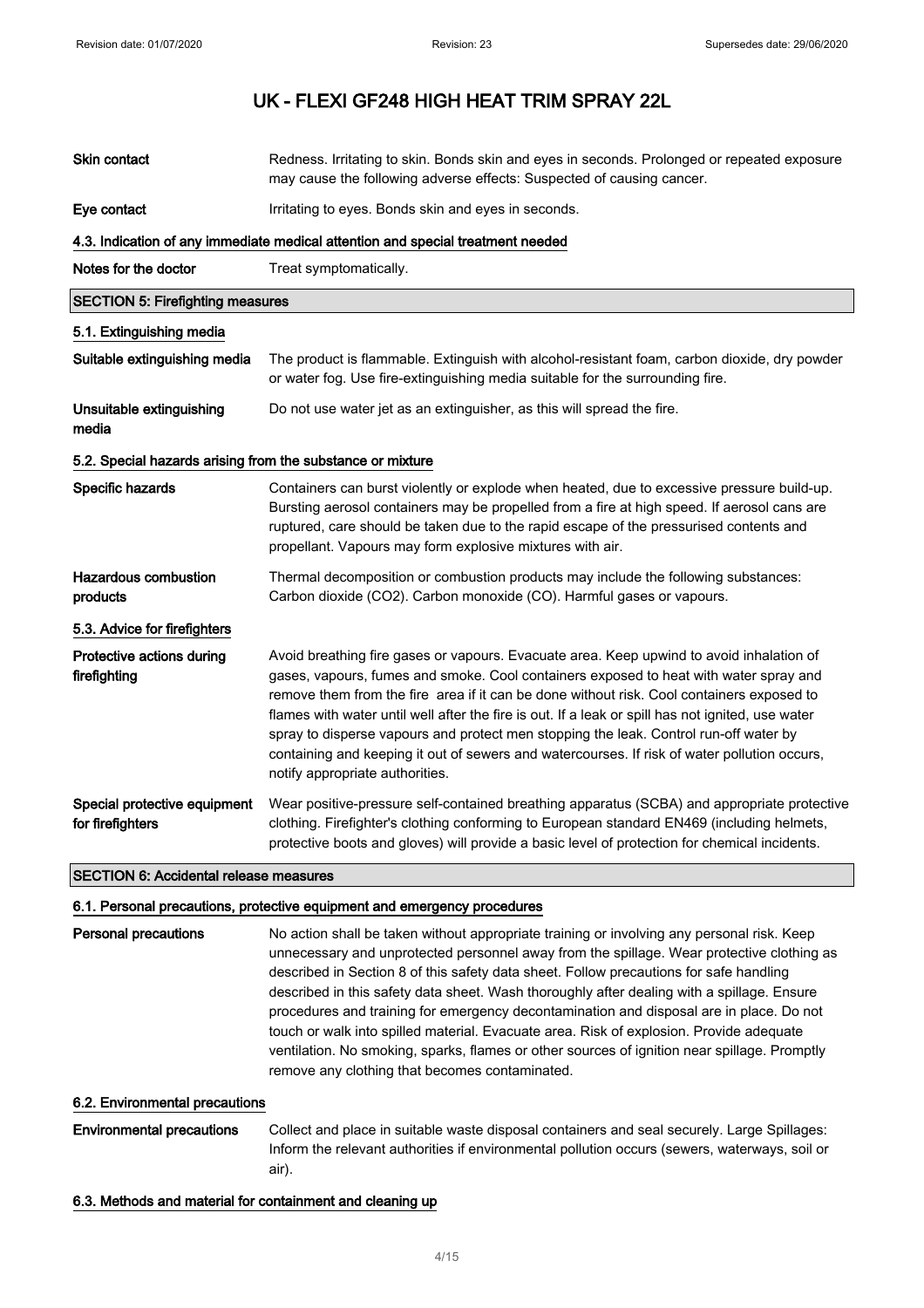Methods for cleaning up Wear protective clothing as described in Section 8 of this safety data sheet. Clear up spills immediately and dispose of waste safely. Eliminate all ignition sources if safe to do so. No smoking, sparks, flames or other sources of ignition near spillage. Approach the spillage from upwind. Under normal conditions of handling and storage, spillages from aerosol containers are unlikely. If aerosol cans are ruptured, care should be taken due to the rapid escape of the pressurised contents and propellant. Small Spillages: Wipe up with an absorbent cloth and dispose of waste safely. Large Spillages: If the product is soluble in water, dilute the spillage with water and mop it up. Alternatively, or if it is not water-soluble, absorb the spillage with an inert, dry material and place it in a suitable waste disposal container. Flush away spillage with plenty of water. Wash thoroughly after dealing with a spillage. Dispose of waste to licensed waste disposal site in accordance with the requirements of the local Waste Disposal Authority.

#### 6.4. Reference to other sections

Reference to other sections For personal protection, see Section 8. See Section 11 for additional information on health hazards. See Section 12 for additional information on ecological hazards. For waste disposal, see Section 13.

#### SECTION 7: Handling and storage

## 7.1. Precautions for safe handling Usage precautions **For professional users only. Read and follow manufacturer's recommendations. Wear** protective clothing as described in Section 8 of this safety data sheet. Keep away from food, drink and animal feeding stuffs. Avoid exposing aerosol containers to high temperatures or direct sunlight. The product is flammable. Keep away from heat, hot surfaces, sparks, open flames and other ignition sources. No smoking. Do not handle until all safety precautions have been read and understood. Do not handle broken packages without protective equipment. Do not spray on an open flame or other ignition source. Do not pierce or burn, even after use. Spray will evaporate and cool rapidly and may cause frostbite or cold burns if in contact with skin. Avoid contact with eyes. Advice on general occupational hygiene Wash promptly if skin becomes contaminated. Take off contaminated clothing. Wash contaminated clothing before reuse. Do not eat, drink or smoke when using this product. Wash at the end of each work shift and before eating, smoking and using the toilet. Change work clothing daily before leaving workplace. 7.2. Conditions for safe storage, including any incompatibilities Storage precautions Store at temperatures between 10°C and 25°C. Store away from incompatible materials (see Section 10). Store in accordance with national regulations. Keep away from oxidising materials, heat and flames. Keep only in the original container. Keep container tightly closed and in a well-ventilated place. Keep containers upright. Protect containers from damage. Protect from sunlight. Do not store near heat sources or expose to high temperatures. Do not expose to temperatures exceeding 50°C/122°F. Bund storage facilities to prevent soil and water pollution in the event of spillage. The storage area floor should be leak-tight, jointless and not absorbent. Storage class Flammable compressed gas storage. 7.3. Specific end use(s) Specific end use(s) The identified uses for this product are detailed in Section 1.2. SECTION 8: Exposure controls/Personal protection 8.1. Control parameters Occupational exposure limits

#### DICHLOROMETHANE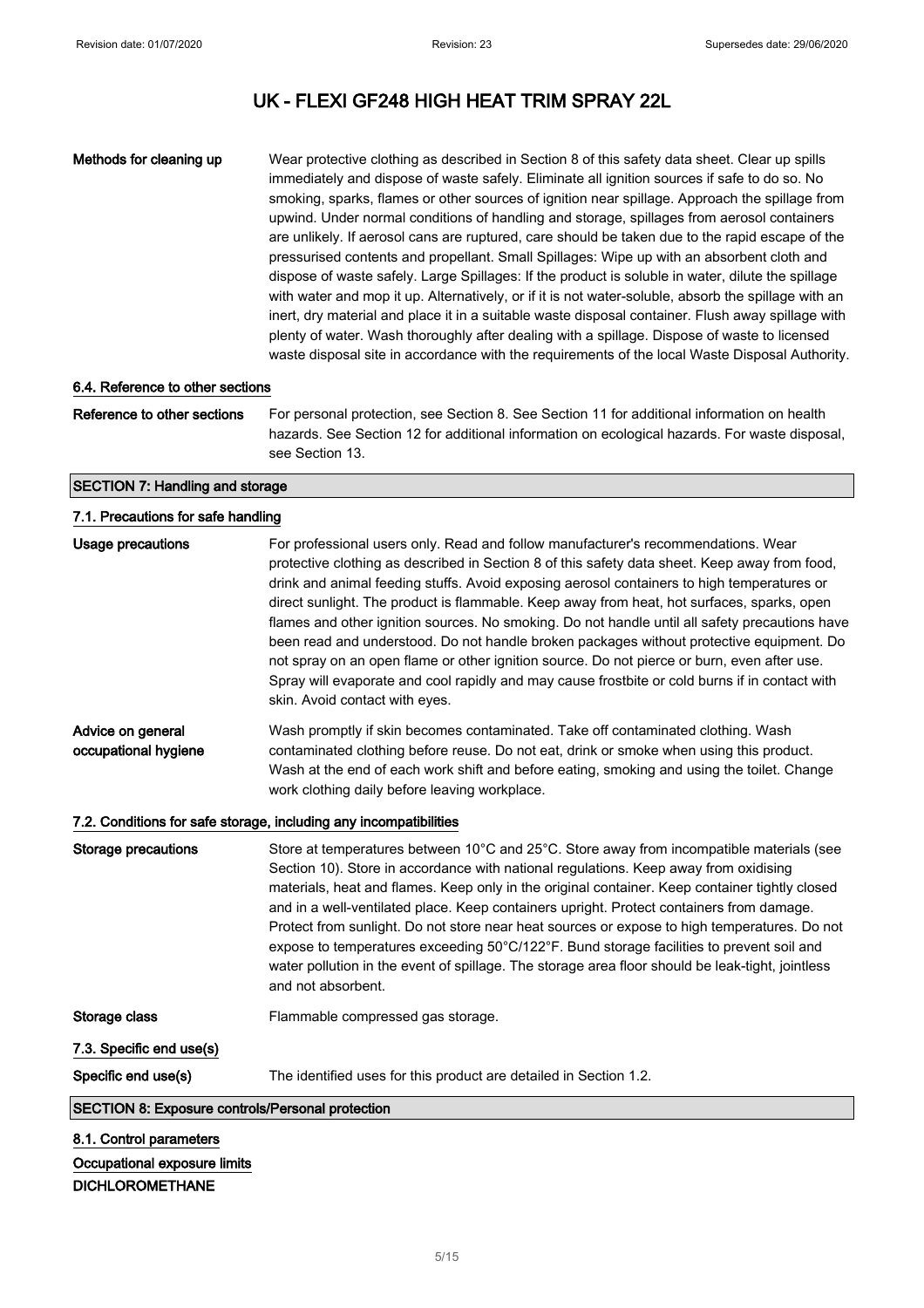Long-term exposure limit (8-hour TWA): WEL 100 ppm 353 mg/m<sup>3</sup> Short-term exposure limit (15-minute): WEL 200 ppm 706 mg/m<sup>3</sup> Sk, BMGV

#### propane

Long-term exposure limit (8-hour TWA): WEL 1800 mg/m<sup>3</sup> Short-term exposure limit (15-minute): WEL 7200 mg/m<sup>3</sup>

### BUTANE

Long-term exposure limit (8-hour TWA): WEL 600 ppm 1450 mg/m<sup>3</sup> Short-term exposure limit (15-minute): WEL 750 ppm 1810 mg/m<sup>3</sup>

## **ISOBUTANE**

Long-term exposure limit (8-hour TWA): WEL 2400 mg/m<sup>3</sup> Short-term exposure limit (15-minute): WEL 9600 mg/m<sup>3</sup> WEL = Workplace Exposure Limit. Sk = Can be absorbed through the skin. BMGV = Biological monitoring guidance value.

### DICHLOROMETHANE (CAS: 75-09-2)

| <b>DNEL</b> | Workers - Inhalation; Long term systemic effects: 353 mg/m <sup>3</sup><br>Workers - Inhalation; Short term systemic effects: 706 mg/m <sup>3</sup><br>Workers - Dermal; Long term systemic effects: 12 mg/kg/day<br>General population - Inhalation; Long term systemic effects: 88.3 mg/m <sup>3</sup><br>General population - Inhalation; Short term systemic effects: 353 mg/m <sup>3</sup><br>General population - Dermal; Long term systemic effects: 5.82 mg/kg/day<br>General population - Oral; Long term systemic effects: 0.06 mg/kg/day |
|-------------|-----------------------------------------------------------------------------------------------------------------------------------------------------------------------------------------------------------------------------------------------------------------------------------------------------------------------------------------------------------------------------------------------------------------------------------------------------------------------------------------------------------------------------------------------------|
| <b>PNEC</b> | - Fresh water; 0.31 mg/l<br>- marine water; 0.031 mg/l<br>- Intermittent release; 0.27 mg/l<br>- STP; 26 mg/l<br>- Sediment (Freshwater); 2.57 mg/kg<br>- Sediment (Marinewater); 0.26 mg/kg<br>- Soil; 0.33 mg/kg<br>Pentaerythritol tetrakis(3-(3,5-di-tert-butyl-4-hydroxyphenyl)propionate) (CAS: 6683-19-8)                                                                                                                                                                                                                                    |
| <b>DNEL</b> | Workers - Inhalation; Long term systemic effects: 9.5 mg/m <sup>3</sup><br>Workers - Dermal; Long term systemic effects: 27 mg/kg/day<br>General population - Inhalation; Long term systemic effects: 2.3 mg/m <sup>3</sup><br>General population - Dermal; Long term systemic effects: 13.5 mg/kg/day<br>General population - Oral; Long term systemic effects: 1.4 mg/kg/day                                                                                                                                                                      |
| <b>PNEC</b> | - Fresh water; 0.04 mg/l<br>- marine water; 0.004 mg/l                                                                                                                                                                                                                                                                                                                                                                                                                                                                                              |

### 8.2. Exposure controls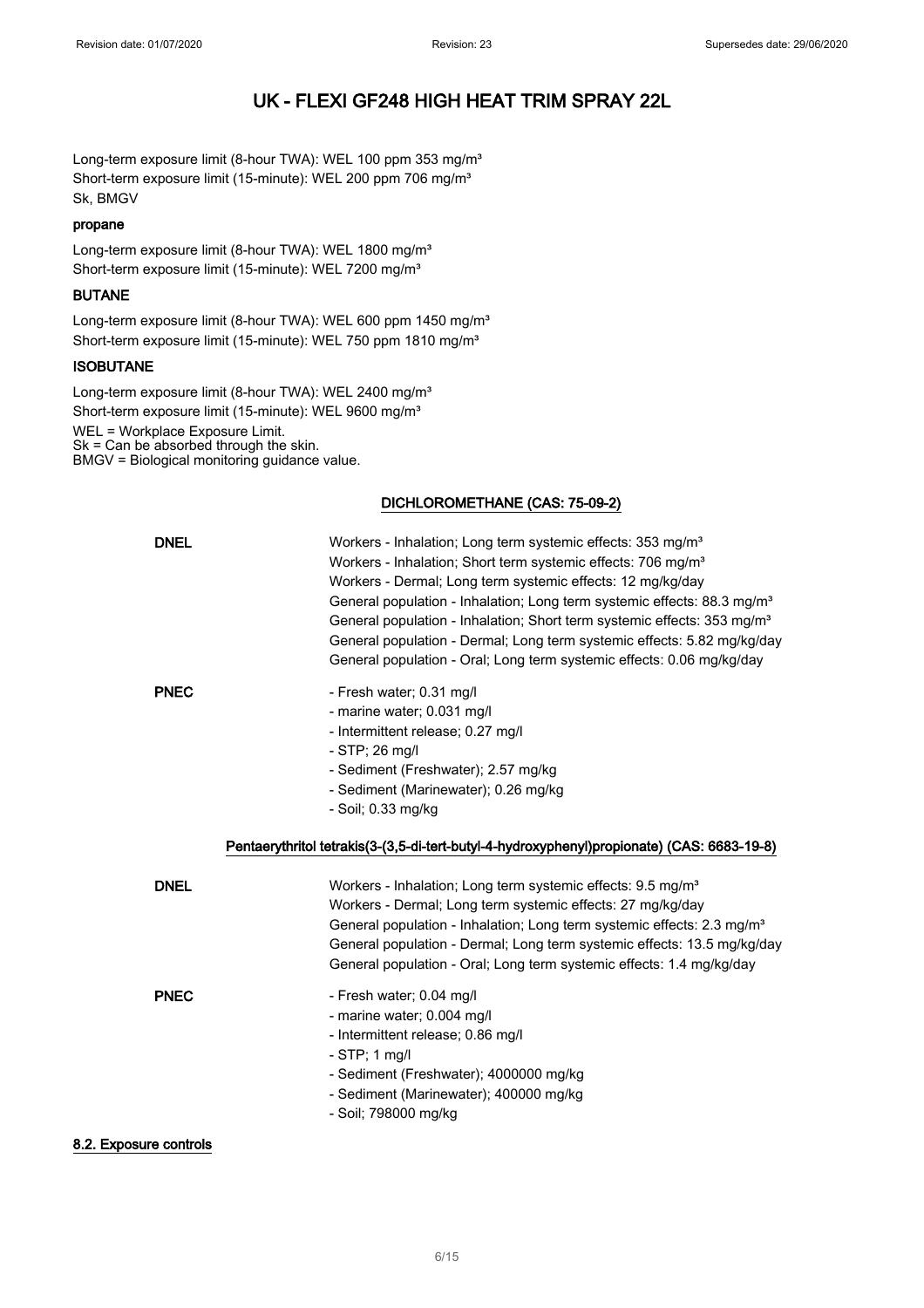### Protective equipment



| Appropriate engineering<br>controls       | Provide adequate ventilation. Personal, workplace environment or biological monitoring may<br>be required to determine the effectiveness of the ventilation or other control measures and/or<br>the necessity to use respiratory protective equipment. Use process enclosures, local exhaust<br>ventilation or other engineering controls as the primary means to minimise worker exposure.<br>Personal protective equipment should only be used if worker exposure cannot be controlled<br>adequately by the engineering control measures. Ensure control measures are regularly<br>inspected and maintained. Ensure the ventilation system is regularly maintained and tested.<br>As this product contains ingredients with exposure limits, process enclosures, local exhaust<br>ventilation or other engineering controls should be used to keep worker exposure below any<br>statutory or recommended limits, if use generates dust, fumes, gas, vapour or mist. |
|-------------------------------------------|-----------------------------------------------------------------------------------------------------------------------------------------------------------------------------------------------------------------------------------------------------------------------------------------------------------------------------------------------------------------------------------------------------------------------------------------------------------------------------------------------------------------------------------------------------------------------------------------------------------------------------------------------------------------------------------------------------------------------------------------------------------------------------------------------------------------------------------------------------------------------------------------------------------------------------------------------------------------------|
| Eye/face protection                       | Eyewear complying with an approved standard should be worn if a risk assessment indicates<br>eye contact is possible. Personal protective equipment for eye and face protection should<br>comply with European Standard EN166. Wear tight-fitting, chemical splash goggles or face<br>shield. If inhalation hazards exist, a full-face respirator may be required instead.                                                                                                                                                                                                                                                                                                                                                                                                                                                                                                                                                                                            |
| Hand protection                           | Chemical-resistant, impervious gloves complying with an approved standard should be worn if<br>a risk assessment indicates skin contact is possible. The most suitable glove should be<br>chosen in consultation with the glove supplier/manufacturer, who can provide information<br>about the breakthrough time of the glove material. To protect hands from chemicals, gloves<br>should comply with European Standard EN374. Considering the data specified by the glove<br>manufacturer, check during use that the gloves are retaining their protective properties and<br>change them as soon as any deterioration is detected. Frequent changes are recommended.                                                                                                                                                                                                                                                                                                |
| Other skin and body<br>protection         | Appropriate footwear and additional protective clothing complying with an approved standard<br>should be worn if a risk assessment indicates skin contamination is possible.                                                                                                                                                                                                                                                                                                                                                                                                                                                                                                                                                                                                                                                                                                                                                                                          |
| Hygiene measures                          | Provide eyewash station and safety shower. Contaminated work clothing should not be<br>allowed out of the workplace. Wash contaminated clothing before reuse. Clean equipment<br>and the work area every day. Good personal hygiene procedures should be implemented.<br>Wash at the end of each work shift and before eating, smoking and using the toilet. When<br>using do not eat, drink or smoke. Preventive industrial medical examinations should be carried<br>out. Warn cleaning personnel of any hazardous properties of the product.                                                                                                                                                                                                                                                                                                                                                                                                                       |
| <b>Respiratory protection</b>             | Respiratory protection complying with an approved standard should be worn if a risk<br>assessment indicates inhalation of contaminants is possible. Ensure all respiratory protective<br>equipment is suitable for its intended use and is 'CE'-marked. Check that the respirator fits<br>tightly and the filter is changed regularly. Gas and combination filter cartridges should comply<br>with European Standard EN14387. Full face mask respirators with replaceable filter cartridges<br>should comply with European Standard EN136. Half mask and quarter mask respirators with<br>replaceable filter cartridges should comply with European Standard EN140.                                                                                                                                                                                                                                                                                                   |
| <b>Environmental exposure</b><br>controls | Keep container tightly sealed when not in use.                                                                                                                                                                                                                                                                                                                                                                                                                                                                                                                                                                                                                                                                                                                                                                                                                                                                                                                        |
|                                           |                                                                                                                                                                                                                                                                                                                                                                                                                                                                                                                                                                                                                                                                                                                                                                                                                                                                                                                                                                       |

## SECTION 9: Physical and chemical properties

## 9.1. Information on basic physical and chemical properties

| Appearance | Aerosol.         |
|------------|------------------|
| Colour     | Clear, or Green. |
| Odour      | Characteristic.  |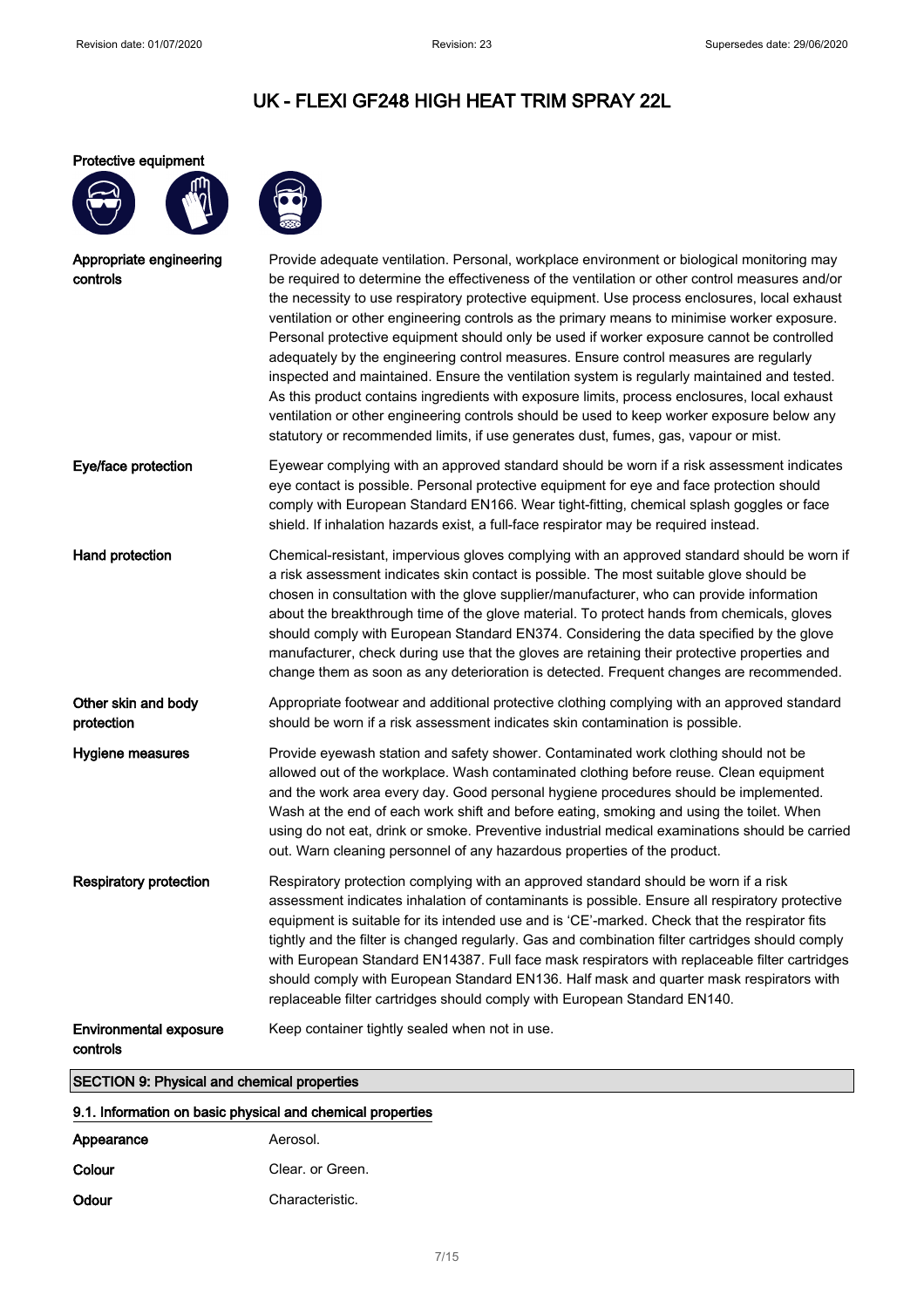| <b>Odour threshold</b>                          | Not available.                                                                                                                                                           |
|-------------------------------------------------|--------------------------------------------------------------------------------------------------------------------------------------------------------------------------|
| рH                                              | Not available.                                                                                                                                                           |
| <b>Melting point</b>                            | Not available.                                                                                                                                                           |
| Initial boiling point and range                 | Not available.                                                                                                                                                           |
| Flash point                                     | Not available.                                                                                                                                                           |
| <b>Evaporation rate</b>                         | Not available.                                                                                                                                                           |
| <b>Evaporation factor</b>                       | Not available.                                                                                                                                                           |
| Upper/lower flammability or<br>explosive limits | Not available.                                                                                                                                                           |
| Vapour pressure                                 | Not available.                                                                                                                                                           |
| Vapour density                                  | Not available.                                                                                                                                                           |
| <b>Bulk density</b>                             | 1.18 kg/l                                                                                                                                                                |
| Solubility(ies)                                 | Not available.                                                                                                                                                           |
| <b>Partition coefficient</b>                    | Not available.                                                                                                                                                           |
| Auto-ignition temperature                       | Not available.                                                                                                                                                           |
| <b>Decomposition Temperature</b>                | Not available.                                                                                                                                                           |
| <b>Viscosity</b>                                | Data lacking.                                                                                                                                                            |
| <b>Explosive properties</b>                     | Not considered to be explosive.                                                                                                                                          |
| <b>Oxidising properties</b>                     | Does not meet the criteria for classification as oxidising.                                                                                                              |
| 9.2. Other information                          |                                                                                                                                                                          |
| Other information                               | Not applicable.                                                                                                                                                          |
| Volatile organic compound                       | This product contains a maximum VOC content of 631 g/l.                                                                                                                  |
| <b>SECTION 10: Stability and reactivity</b>     |                                                                                                                                                                          |
| 10.1. Reactivity                                |                                                                                                                                                                          |
| Reactivity                                      | Stable at normal ambient temperatures and when used as recommended.                                                                                                      |
| 10.2. Chemical stability                        |                                                                                                                                                                          |
| <b>Stability</b>                                | Stable at normal ambient temperatures and when used as recommended. Stable under the<br>prescribed storage conditions.                                                   |
| 10.3. Possibility of hazardous reactions        |                                                                                                                                                                          |
| Possibility of hazardous<br>reactions           | The following materials may react strongly with the product: Oxidising agents.                                                                                           |
| 10.4. Conditions to avoid                       |                                                                                                                                                                          |
| Conditions to avoid                             | Avoid exposing aerosol containers to high temperatures or direct sunlight. Containers can<br>burst violently or explode when heated, due to excessive pressure build-up. |
| 10.5. Incompatible materials                    |                                                                                                                                                                          |
| <b>Materials to avoid</b>                       | No specific material or group of materials is likely to react with the product to produce a<br>hazardous situation.                                                      |
| 10.6. Hazardous decomposition products          |                                                                                                                                                                          |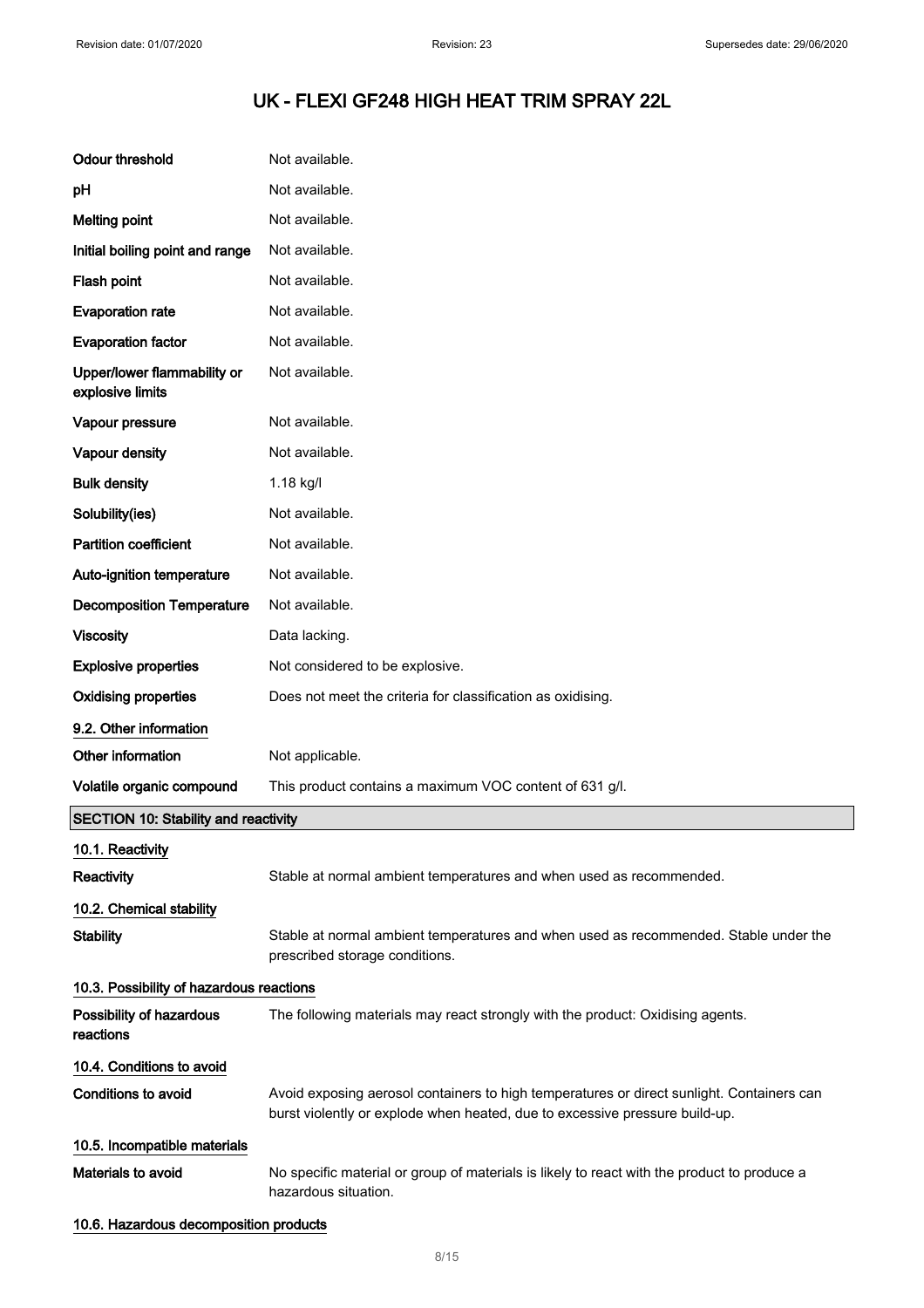| Hazardous decomposition<br>products                                 | Thermal decomposition or combustion products may include the following substances: Acrid<br>smoke or fumes.                                                                                                                                                                                                      |
|---------------------------------------------------------------------|------------------------------------------------------------------------------------------------------------------------------------------------------------------------------------------------------------------------------------------------------------------------------------------------------------------|
| <b>SECTION 11: Toxicological information</b>                        |                                                                                                                                                                                                                                                                                                                  |
| 11.1. Information on toxicological effects                          |                                                                                                                                                                                                                                                                                                                  |
| Acute toxicity - oral<br>Notes (oral LD <sub>50</sub> )             | Based on available data the classification criteria are not met.                                                                                                                                                                                                                                                 |
| Acute toxicity - dermal<br>Notes (dermal LD <sub>50</sub> )         | Based on available data the classification criteria are not met.                                                                                                                                                                                                                                                 |
| Acute toxicity - inhalation<br>Notes (inhalation LC <sub>50</sub> ) | Based on available data the classification criteria are not met.                                                                                                                                                                                                                                                 |
| Skin corrosion/irritation<br>Skin corrosion/irritation              | Causes skin irritation.                                                                                                                                                                                                                                                                                          |
| Serious eye damage/irritation<br>Serious eye damage/irritation      | Causes serious eye irritation.                                                                                                                                                                                                                                                                                   |
| Respiratory sensitisation<br><b>Respiratory sensitisation</b>       | Based on available data the classification criteria are not met.                                                                                                                                                                                                                                                 |
| <b>Skin sensitisation</b><br><b>Skin sensitisation</b>              | Based on available data the classification criteria are not met.                                                                                                                                                                                                                                                 |
| Germ cell mutagenicity<br>Genotoxicity - in vitro                   | Based on available data the classification criteria are not met.                                                                                                                                                                                                                                                 |
| Carcinogenicity<br>Carcinogenicity                                  | Suspected of causing cancer.                                                                                                                                                                                                                                                                                     |
| Reproductive toxicity<br>Reproductive toxicity - fertility          | Based on available data the classification criteria are not met.                                                                                                                                                                                                                                                 |
| Specific target organ toxicity - single exposure                    |                                                                                                                                                                                                                                                                                                                  |
| STOT - single exposure                                              | May cause drowsiness or dizziness.                                                                                                                                                                                                                                                                               |
| <b>Target organs</b>                                                | Central nervous system                                                                                                                                                                                                                                                                                           |
| Specific target organ toxicity - repeated exposure                  |                                                                                                                                                                                                                                                                                                                  |
| STOT - repeated exposure                                            | Based on available data the classification criteria are not met.                                                                                                                                                                                                                                                 |
| <b>General information</b>                                          | May cause cancer after repeated exposure. Risk of cancer depends on duration and level of<br>exposure. The severity of the symptoms described will vary dependent on the concentration<br>and the length of exposure.                                                                                            |
| Inhalation                                                          | A single exposure may cause the following adverse effects: Headache. Nausea, vomiting.<br>Central nervous system depression. Drowsiness, dizziness, disorientation, vertigo. Narcotic<br>effect. During application and drying, solvent vapours will be emitted. Vapours in high<br>concentrations are narcotic. |
| Ingestion                                                           | Gastrointestinal symptoms, including upset stomach.                                                                                                                                                                                                                                                              |
| <b>Skin contact</b>                                                 | Redness. Irritating to skin. Bonds skin and eyes in seconds.                                                                                                                                                                                                                                                     |
| Eye contact                                                         | Irritating to eyes. Bonds skin and eyes in seconds.                                                                                                                                                                                                                                                              |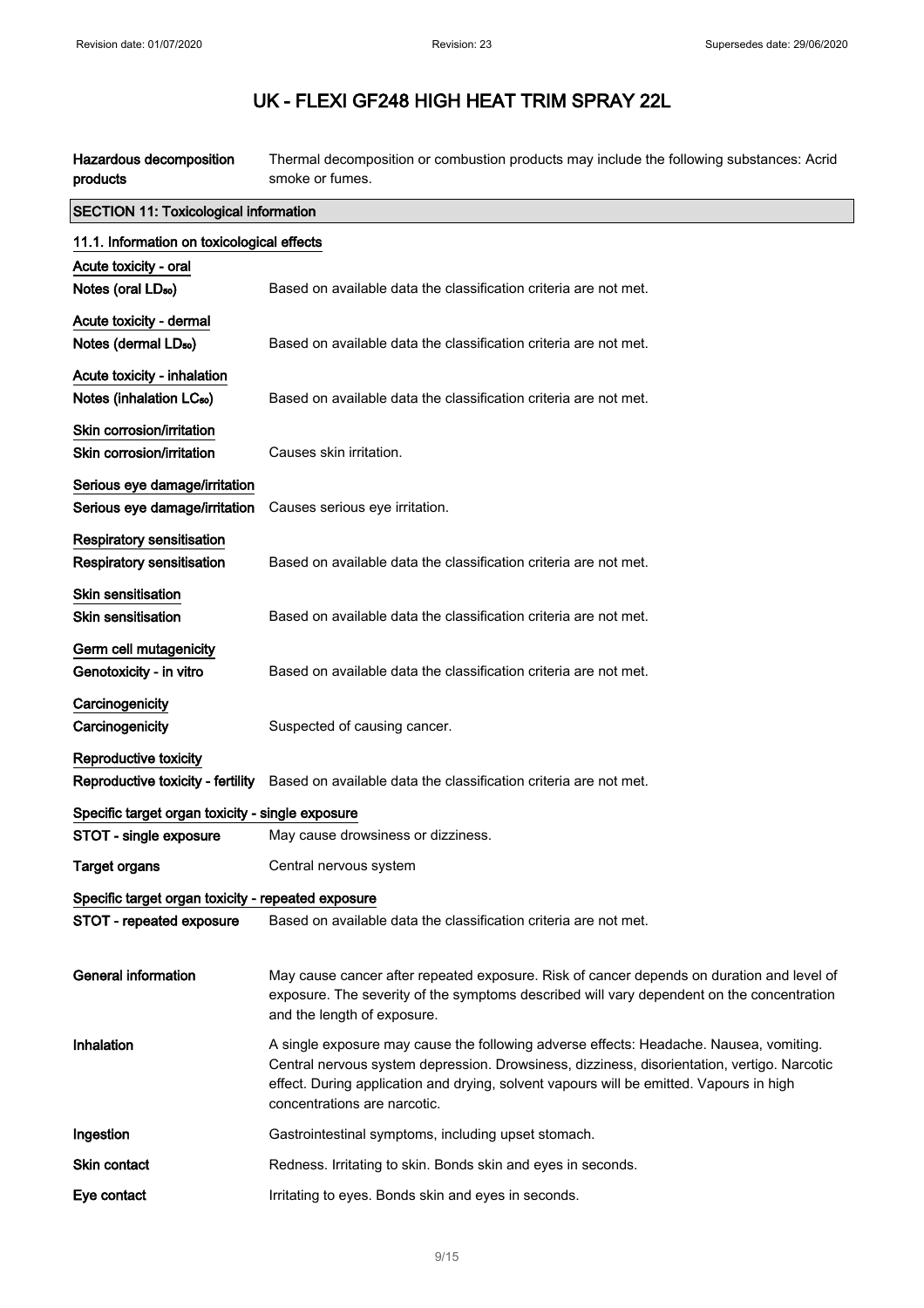DICHLOROMETHANE

## Toxicological information on ingredients.

| Acute toxicity - oral                              |                                                                           |  |
|----------------------------------------------------|---------------------------------------------------------------------------|--|
| Notes (oral LD <sub>50</sub> )                     | $LD_{50}$ : > 2000 mg/kg, Oral, Rat                                       |  |
| Acute toxicity - dermal                            |                                                                           |  |
| Notes (dermal LD <sub>50</sub> )                   | $LD_{50}$ : > 2000 mg/kg, Dermal, Rat                                     |  |
| Acute toxicity - inhalation                        |                                                                           |  |
| Notes (inhalation LC <sub>50</sub> )               | LC <sub>50</sub> 49000 mg/m <sup>3</sup> , Inhalation, Mouse              |  |
| Skin corrosion/irritation                          |                                                                           |  |
| Animal data                                        | Dose: 0.5 ml, 4 hours, Rabbit Irritating.                                 |  |
| Serious eye damage/irritation                      |                                                                           |  |
| Serious eye<br>damage/irritation                   | Causes serious eye irritation.                                            |  |
| <b>Skin sensitisation</b>                          |                                                                           |  |
| <b>Skin sensitisation</b>                          | Local Lymph Node Assay (LLNA) - Mouse: Not sensitising.                   |  |
| Germ cell mutagenicity                             |                                                                           |  |
| Genotoxicity - in vivo                             | Chromosome aberration: Negative.                                          |  |
| Carcinogenicity                                    |                                                                           |  |
| Carcinogenicity                                    | LOAEC 2000 ppm, Inhalation, Mouse                                         |  |
| <b>IARC carcinogenicity</b>                        | IARC Group 2A Probably carcinogenic to humans.                            |  |
| Reproductive toxicity                              |                                                                           |  |
| Reproductive toxicity -<br>fertility               | Two-generation study - NOAEC ≥ 1500 ppm, Inhalation, Rat P, F1            |  |
| Reproductive toxicity -<br>development             | Developmental toxicity: - LOAEC: 4500 ppm, Inhalation, Rat                |  |
| Specific target organ toxicity - repeated exposure |                                                                           |  |
|                                                    | STOT - repeated exposure NOAEL 6 mg/kg/day, Oral, Rat                     |  |
|                                                    | Pentaerythritol tetrakis(3-(3,5-di-tert-butyl-4-hydroxyphenyl)propionate) |  |
| Acute tovicity - oral                              |                                                                           |  |

| Acute toxicity - oral                |                                                                                                                        |
|--------------------------------------|------------------------------------------------------------------------------------------------------------------------|
| Notes (oral LD <sub>50</sub> )       | $LD_{50}$ : > 5000 mg/kg, Oral, Mouse                                                                                  |
| Acute toxicity - dermal              |                                                                                                                        |
| Notes (dermal LD <sub>50</sub> )     | $LD_{50}$ : > 3160 mg/kg, Dermal, Rabbit                                                                               |
| Acute toxicity - inhalation          |                                                                                                                        |
| Notes (inhalation LC <sub>50</sub> ) | $LC_{50}$ : > 1951 mg/m <sup>3</sup> , Inhalation, Aerosol, Rat 4 hours                                                |
| Skin corrosion/irritation            |                                                                                                                        |
| Animal data                          | Dose: 500 mg, 24 hours, Rabbit Erythema/eschar score: No erythema (0). Oedema<br>score: No oedema (0). Not irritating. |

Serious eye damage/irritation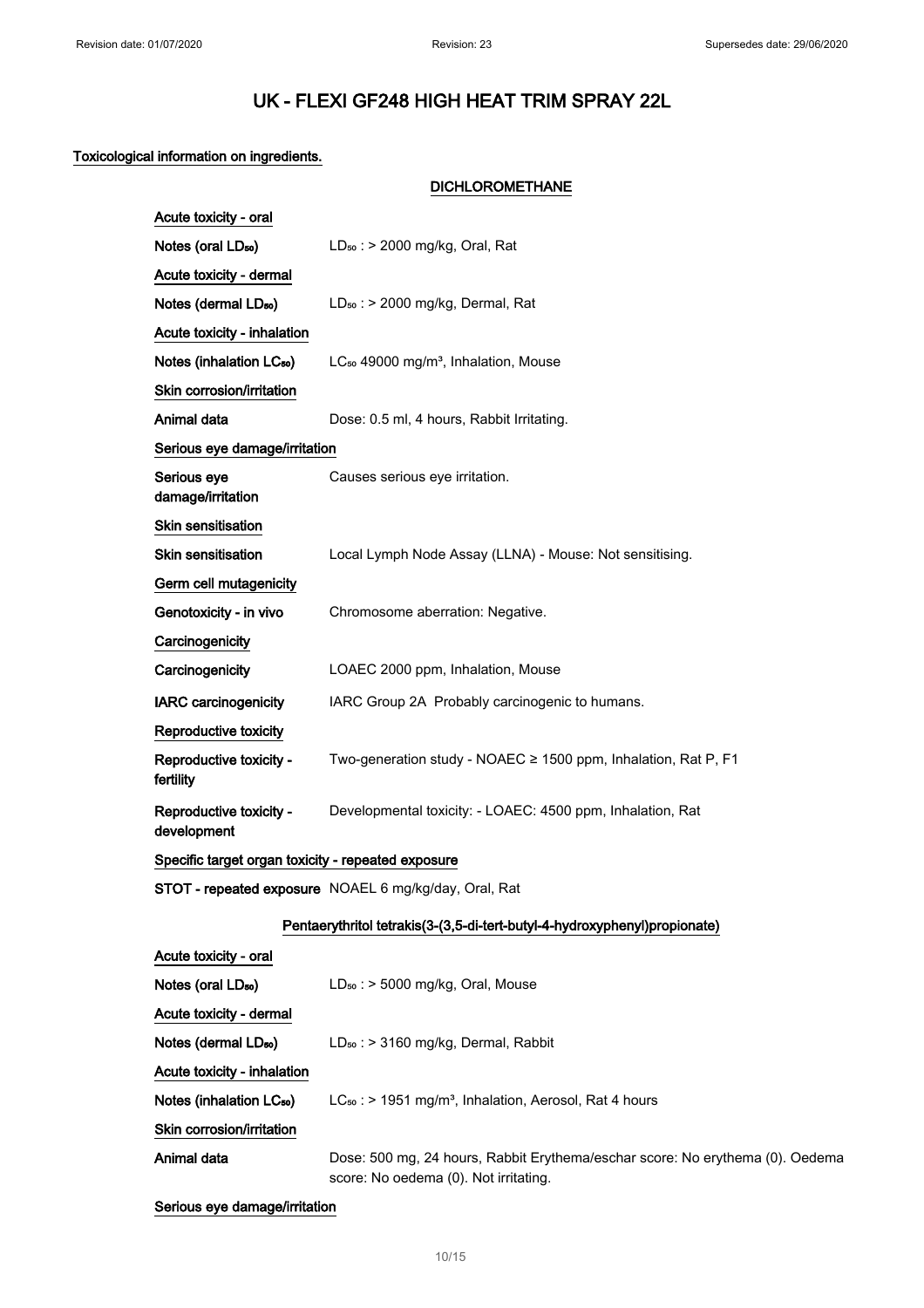| Serious eye<br>damage/irritation                   | Not irritating.                                            |
|----------------------------------------------------|------------------------------------------------------------|
| <b>Skin sensitisation</b>                          |                                                            |
| <b>Skin sensitisation</b>                          | - Guinea pig: Not sensitising.                             |
| Germ cell mutagenicity                             |                                                            |
| Genotoxicity - in vitro                            | Bacterial reverse mutation test: Negative.                 |
| Genotoxicity - in vivo                             | Chromosome aberration: Negative.                           |
| Carcinogenicity                                    |                                                            |
| Carcinogenicity                                    | NOAEL 10000 ppm, Oral, Rat                                 |
| Reproductive toxicity                              |                                                            |
| Reproductive toxicity -<br>fertility               | Two-generation study - NOAEL $\ge$ 1000 ppm, Oral, Rat F1  |
| Specific target organ toxicity - repeated exposure |                                                            |
|                                                    | <b>STOT - repeated exposure</b> NOAEL 10000 ppm, Oral, Rat |

## SECTION 12: Ecological information

## 12.1. Toxicity

Toxicity Not regarded as dangerous for the environment. However, large or frequent spills may have hazardous effects on the environment.

## Ecological information on ingredients.

### DICHLOROMETHANE

| Acute aguatic toxicity                      |                                                                                                                                                                                                               |
|---------------------------------------------|---------------------------------------------------------------------------------------------------------------------------------------------------------------------------------------------------------------|
| Acute toxicity - fish                       | LC <sub>50</sub> , 96 hours: 193 mg/l, Pimephales promelas (Fat-head Minnow)                                                                                                                                  |
| Acute toxicity - aquatic<br>invertebrates   | LC <sub>50</sub> , 48 hours: 27 mg/l, Daphnia magna                                                                                                                                                           |
| Acute toxicity -<br>microorganisms          | EC <sub>50</sub> , 40 minutes: 2590 mg/l, Activated sludge                                                                                                                                                    |
| Chronic aquatic toxicity                    |                                                                                                                                                                                                               |
| Chronic toxicity - fish early<br>life stage | LC <sub>50</sub> , 8 days: 471 mg/l, Pimephales promelas (Fat-head Minnow)<br>NOEC, 8 days: 357 mg/l, Pimephales promelas (Fat-head Minnow)<br>NOEC, 28 days: 142 mg/l, Pimephales promelas (Fat-head Minnow) |

## Pentaerythritol tetrakis(3-(3,5-di-tert-butyl-4-hydroxyphenyl)propionate)

| Acute aquatic toxicity                    |                                                                                                                                                               |
|-------------------------------------------|---------------------------------------------------------------------------------------------------------------------------------------------------------------|
| Acute toxicity - fish                     | LC <sub>o</sub> , 96 hours: $\geq 100$ mg/l, Brachydanio rerio (Zebra Fish)<br>LC <sub>50</sub> , 96 hours: > 100 mg/l, Brachydanio rerio (Zebra Fish)        |
| Acute toxicity - aquatic<br>invertebrates | EC <sub>o</sub> , 24 hours: 31 mg/l, Daphnia magna<br>EC <sub>50</sub> , 24 hours: > 86 mg/l, Daphnia magna<br>$EC100$ , 24 hours: $> 86$ mg/l, Daphnia magna |
| Acute toxicity - aquatic<br>plants        | EC <sub>50</sub> , 72 hours: > 100 mg/l, Desmodesmus subspicatus<br>NOEC, 72 hours: 100 mg/l, Desmodesmus subspicatus                                         |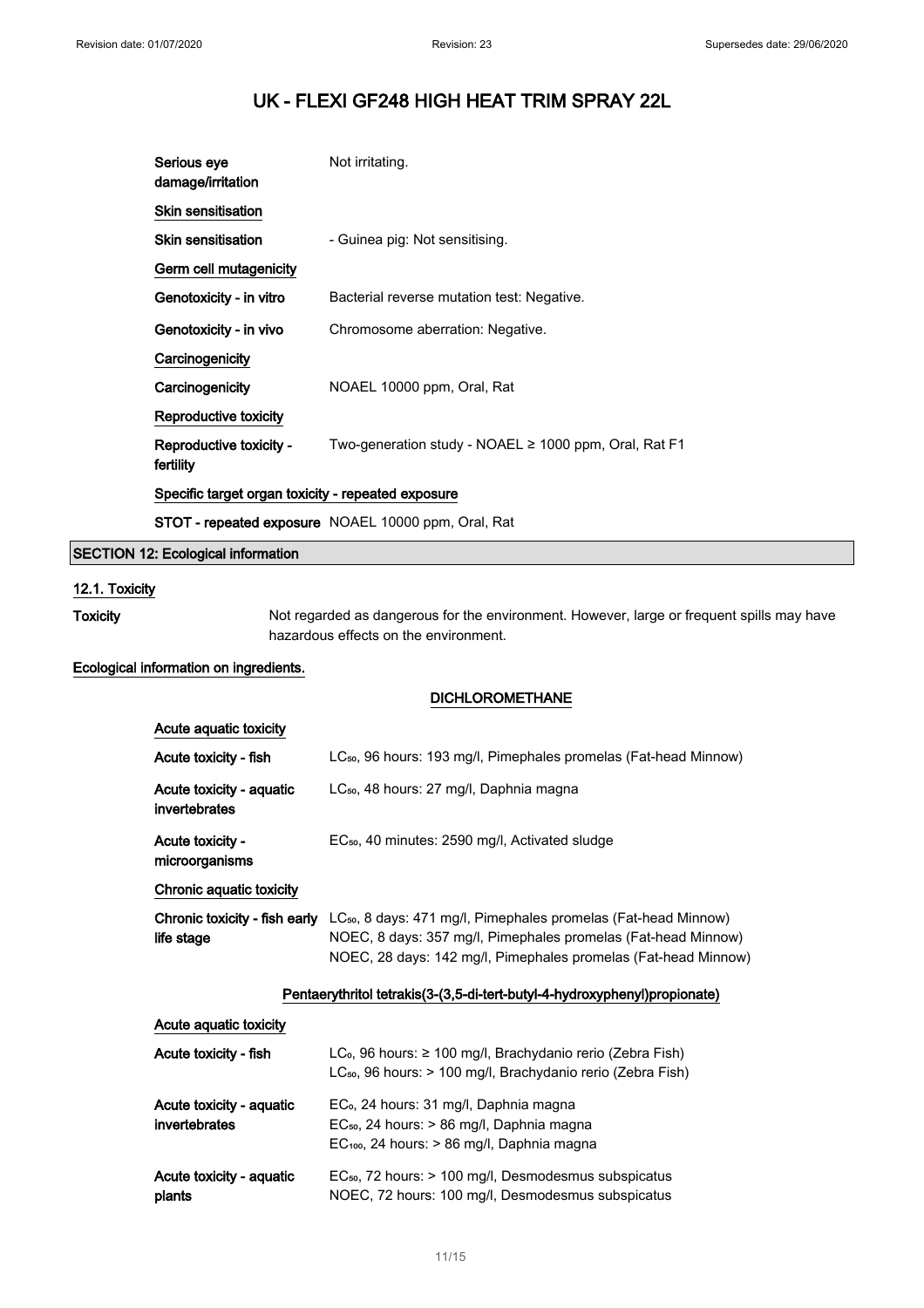| Acute toxicity -<br>microorganisms       |                | $IC_{50}$ , 3 hours: $> 100$ mg/l, Activated sludge                                         |  |
|------------------------------------------|----------------|---------------------------------------------------------------------------------------------|--|
| 12.2. Persistence and degradability      |                |                                                                                             |  |
|                                          |                | Persistence and degradability There are no data on the degradability of this product.       |  |
| Ecological information on ingredients.   |                |                                                                                             |  |
|                                          |                | <b>DICHLOROMETHANE</b>                                                                      |  |
| Biodegradation                           |                | Water - Degradation (68%): 28 days                                                          |  |
|                                          |                | Pentaerythritol tetrakis(3-(3,5-di-tert-butyl-4-hydroxyphenyl)propionate)                   |  |
| Phototransformation                      |                | Air - $DT_{50}$ : 0.15 days                                                                 |  |
| Biodegradation                           |                | Water - Degradation (5%): 28 days<br>No biodegradation observed under test conditions.      |  |
| 12.3. Bioaccumulative potential          |                |                                                                                             |  |
| Bioaccumulative potential                |                | No data available on bioaccumulation.                                                       |  |
| <b>Partition coefficient</b>             | Not available. |                                                                                             |  |
| Ecological information on ingredients.   |                |                                                                                             |  |
|                                          |                | <b>DICHLOROMETHANE</b>                                                                      |  |
|                                          |                | Bioaccumulative potential BCF: 2.0 - 5.4, Cyprinus carpio (Common carp)                     |  |
| <b>Partition coefficient</b>             |                | log Pow: 1.25                                                                               |  |
|                                          |                | Pentaerythritol tetrakis(3-(3,5-di-tert-butyl-4-hydroxyphenyl)propionate)                   |  |
| <b>Bioaccumulative potential</b>         |                | The product is not bioaccumulating.                                                         |  |
| <b>Partition coefficient</b>             |                | log Pow: 22.7                                                                               |  |
| 12.4. Mobility in soil                   |                |                                                                                             |  |
| <b>Mobility</b>                          | surfaces.      | The product contains volatile organic compounds (VOCs) which will evaporate easily from all |  |
| Ecological information on ingredients.   |                |                                                                                             |  |
|                                          |                | <b>DICHLOROMETHANE</b>                                                                      |  |
| <b>Mobility</b>                          |                | The product is soluble in water.                                                            |  |
| Henry's law constant                     |                | 0.002 atm m <sup>3</sup> /mol @ 25°C                                                        |  |
|                                          |                | Pentaerythritol tetrakis(3-(3,5-di-tert-butyl-4-hydroxyphenyl)propionate)                   |  |
| Henry's law constant                     |                | 0 Pa m <sup>3</sup> /mol @ 25°C                                                             |  |
| 12.5. Results of PBT and vPvB assessment |                |                                                                                             |  |
| Results of PBT and vPvB<br>assessment    |                | This product does not contain any substances classified as PBT or vPvB.                     |  |
| Ecological information on ingredients.   |                |                                                                                             |  |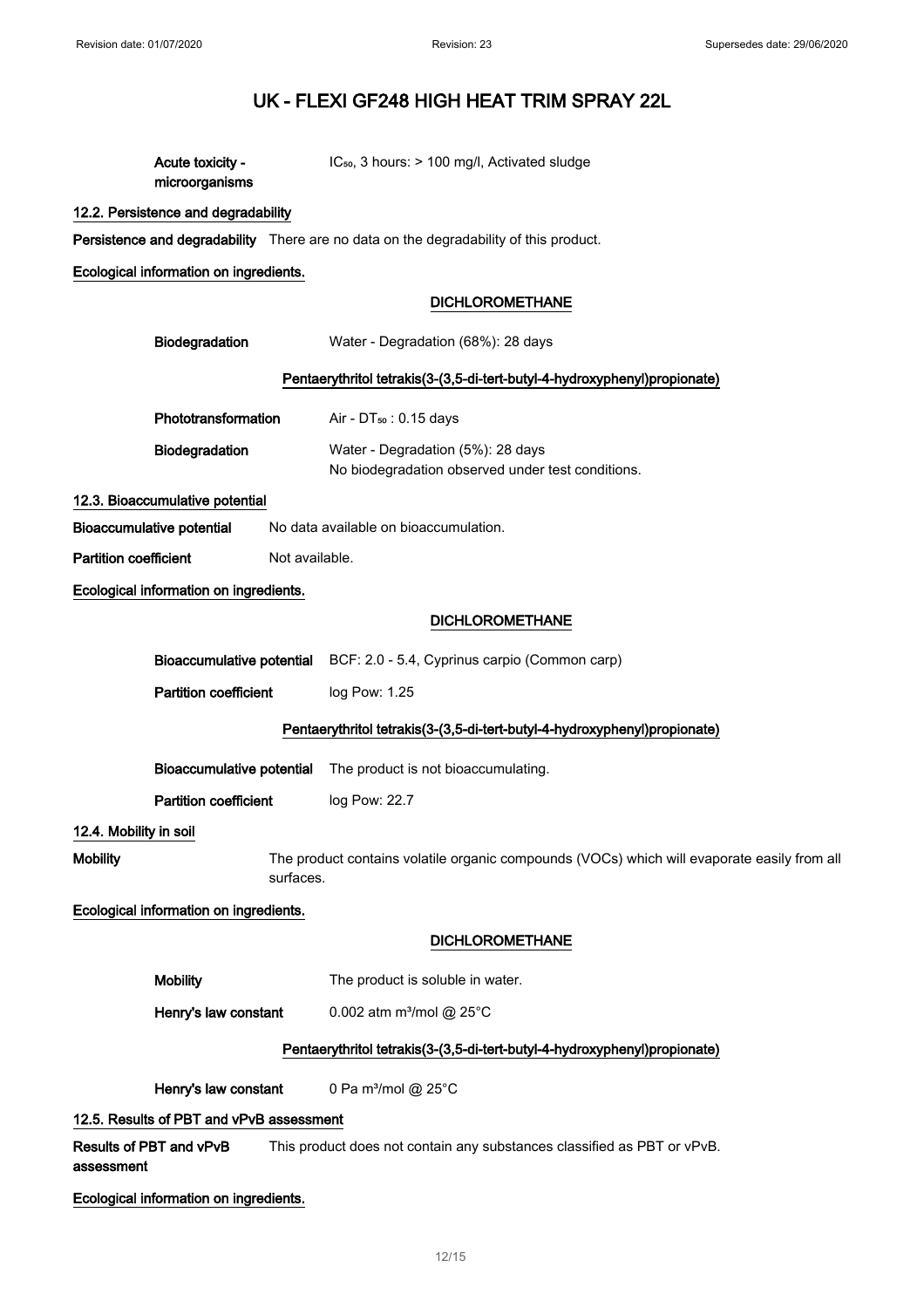## DICHLOROMETHANE

Results of PBT and vPvB This substance is not classified as PBT or vPvB according to current EU criteria. assessment

### Pentaerythritol tetrakis(3-(3,5-di-tert-butyl-4-hydroxyphenyl)propionate)

Results of PBT and vPvB This substance is not classified as PBT or vPvB according to current EU criteria. assessment

#### 12.6. Other adverse effects

Other adverse effects None known.

## SECTION 13: Disposal considerations

#### 13.1. Waste treatment methods

| General information | Disposal of this product, process solutions, residues and by-products should at all times<br>comply with the requirements of environmental protection and waste disposal legislation and<br>any local authority requirements. Dispose of waste to licensed waste disposal site in<br>accordance with the requirements of the local Waste Disposal Authority. The generation of<br>waste should be minimised or avoided wherever possible. When handling waste, the safety<br>precautions applying to handling of the product should be considered. |
|---------------------|----------------------------------------------------------------------------------------------------------------------------------------------------------------------------------------------------------------------------------------------------------------------------------------------------------------------------------------------------------------------------------------------------------------------------------------------------------------------------------------------------------------------------------------------------|
| Disposal methods    | Do not empty into drains. Care should be taken when handling emptied containers that have<br>not been thoroughly cleaned or rinsed out. Dispose of contents/container in accordance with<br>national regulations.                                                                                                                                                                                                                                                                                                                                  |
| Waste class         | The waste code classification is to be carried out according to the European Waste Catalogue<br>(EWC).                                                                                                                                                                                                                                                                                                                                                                                                                                             |

## SECTION 14: Transport information

| 14.1. UN number                    |                                                                                             |
|------------------------------------|---------------------------------------------------------------------------------------------|
| UN No. (ADR/RID)                   | 3501                                                                                        |
| UN No. (IMDG)                      | 3501                                                                                        |
| UN No. (ICAO)                      | 3501                                                                                        |
| UN No. (ADN)                       | 3501                                                                                        |
| 14.2. UN proper shipping name      |                                                                                             |
| Proper shipping name<br>(ADR/RID)  | CHEMICAL UNDER PRESSURE, FLAMMABLE, N.O.S. (ISOBUTANE, PROPANE)                             |
|                                    | Proper shipping name (IMDG) CHEMICAL UNDER PRESSURE, FLAMMABLE, N.O.S. (ISOBUTANE, PROPANE) |
|                                    | Proper shipping name (ICAO) CHEMICAL UNDER PRESSURE, FLAMMABLE, N.O.S. (ISOBUTANE, PROPANE) |
|                                    | Proper shipping name (ADN) CHEMICAL UNDER PRESSURE, FLAMMABLE, N.O.S. (ISOBUTANE, PROPANE)  |
| 14.3. Transport hazard class(es)   |                                                                                             |
| ADR/RID class                      | 2.1                                                                                         |
| <b>ADR/RID classification code</b> | 8F                                                                                          |
| <b>ADR/RID label</b>               | 2.1                                                                                         |
| <b>IMDG class</b>                  | 2.1                                                                                         |
| ICAO class/division                | 2.1                                                                                         |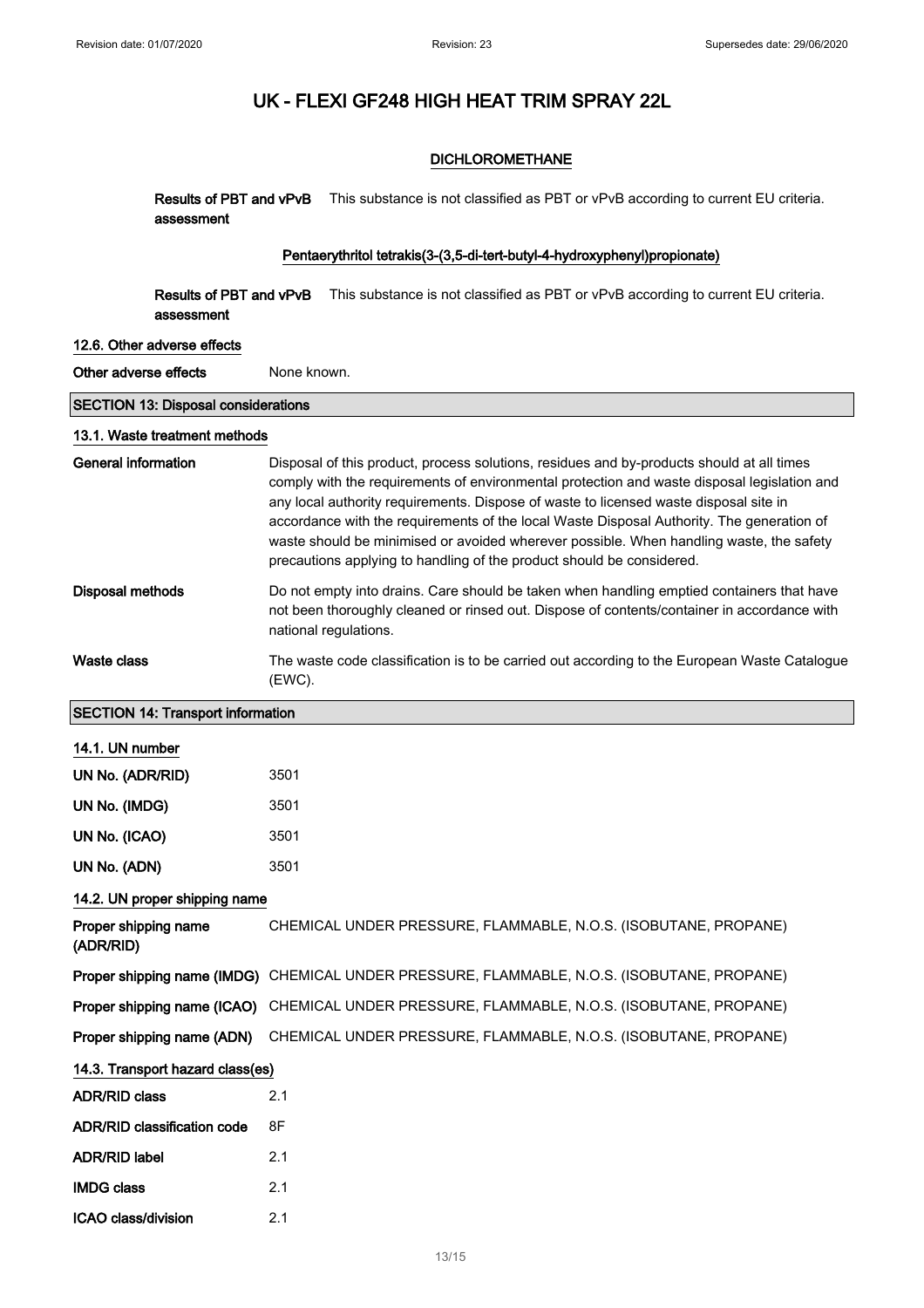ADN class 2.1

Transport labels



## 14.4. Packing group

Not applicable.

## 14.5. Environmental hazards

Environmentally hazardous substance/marine pollutant No.

|  | 14.6. Special precautions for user |  |
|--|------------------------------------|--|
|  |                                    |  |

| <b>EmS</b>                                       | $F-D. S-U$ |
|--------------------------------------------------|------------|
| ADR transport category                           | 2          |
| <b>Emergency Action Code</b>                     | 2YE        |
| <b>Hazard Identification Number</b><br>(ADR/RID) | 23         |
| <b>Tunnel restriction code</b>                   | (B/D)      |

14.7. Transport in bulk according to Annex II of MARPOL and the IBC Code

**Transport in bulk according to** No information required. Annex II of MARPOL 73/78 and the IBC Code

|  |  |  | <b>SECTION 15: Regulatory information</b> |
|--|--|--|-------------------------------------------|
|--|--|--|-------------------------------------------|

| National regulations | EH40/2005 Workplace exposure limits.                                                                 |  |  |
|----------------------|------------------------------------------------------------------------------------------------------|--|--|
|                      | The Aerosol Dispensers Regulations 2009 (SI 2009 No. 2824).                                          |  |  |
| EU legislation       | Regulation (EC) No 1272/2008 of the European Parliament and of the Council of 16                     |  |  |
|                      | December 2008 on classification, labelling and packaging of substances and mixtures (as<br>amended). |  |  |
|                      | Regulation (EC) No 1907/2006 of the European Parliament and of the Council of 18                     |  |  |
|                      | December 2006 concerning the Registration, Evaluation, Authorisation and Restriction of              |  |  |
|                      | Chemicals (REACH) (as amended).                                                                      |  |  |
|                      | Council Directive of 20 May 1975 on the approximation of the laws of the Member States               |  |  |
|                      | relating to aerosol dispensers (75/324/EEC) (as amended).                                            |  |  |

### 15.2. Chemical safety assessment

No chemical safety assessment has been carried out.

SECTION 16: Other information